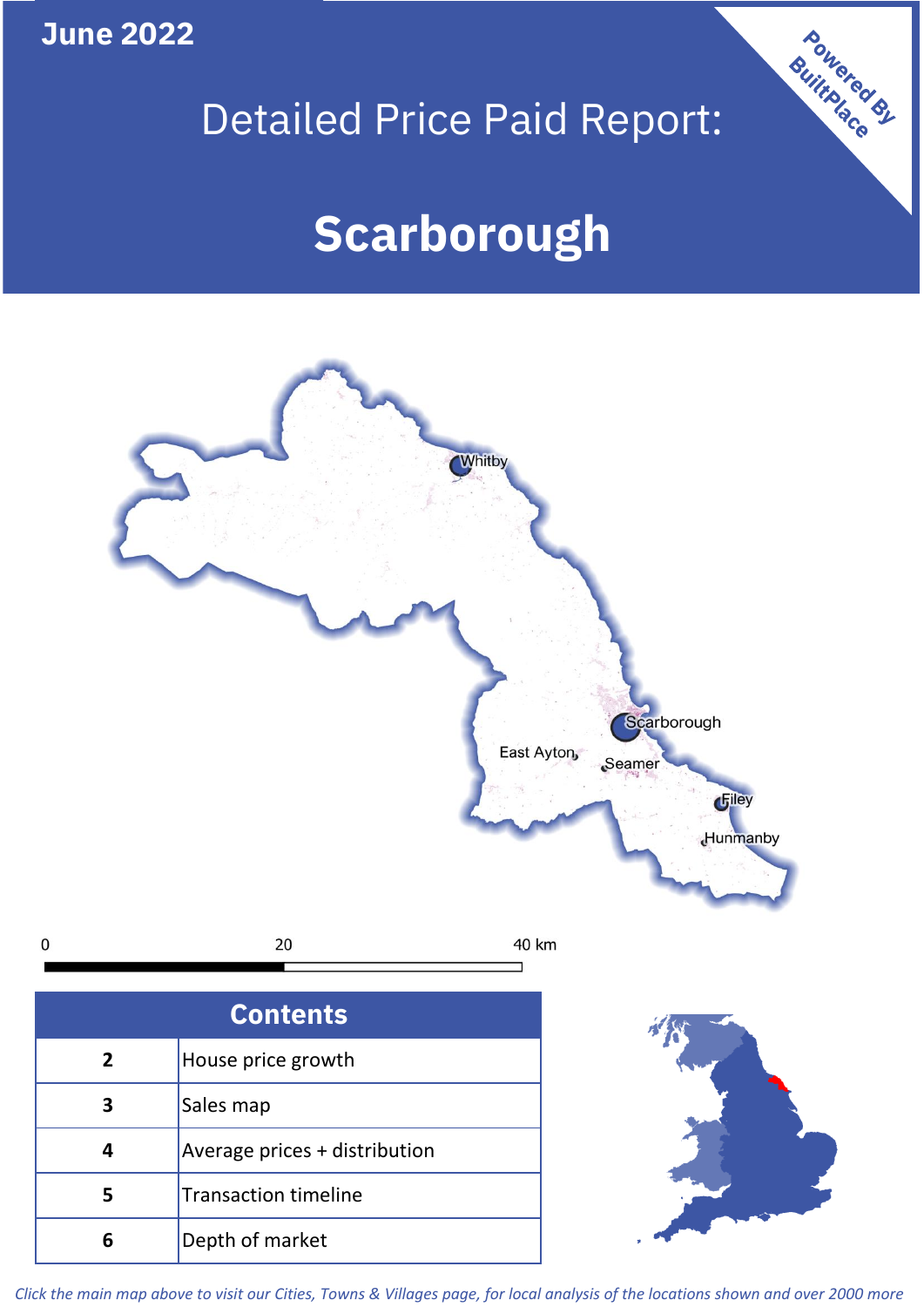#### **Headline Data**

|                     | <b>Current level</b> | 3 month  | <b>Annual</b> | 5 year   | 10 year |
|---------------------|----------------------|----------|---------------|----------|---------|
| <b>House prices</b> | £211,586             | 6.4%     | 15.4%         | 37.0%    | 50.3%   |
| <b>Transactions</b> | 2,091                | $-10.1%$ | 5.6%          | $-12.9%$ | 34.1%   |

## **House Price Growth (April 2022 data)**

#### *Annual Change in House Prices*



House prices in Scarborough grew by 15.4% in the 12 months to April 2022 (based on 3-month smoothed data). By comparison national house prices grew by 10.7% and prices in Yorkshire and The Humber grew by 10.0% over the same period.

Scarborough house prices are now 24.3% above their previous peak in 2007, compared to +33.2% for Yorkshire and The Humber and +52.9% across England.



#### *Year-To-Date Change in House Prices, December to April*

Local prices have grown by 7.5% in 2022 so far, compared to growth of 4.7% over the same period last year.

#### *Source: OS OpenData; UK House Price Index (Contains HM Land Registry data © Crown copyright)*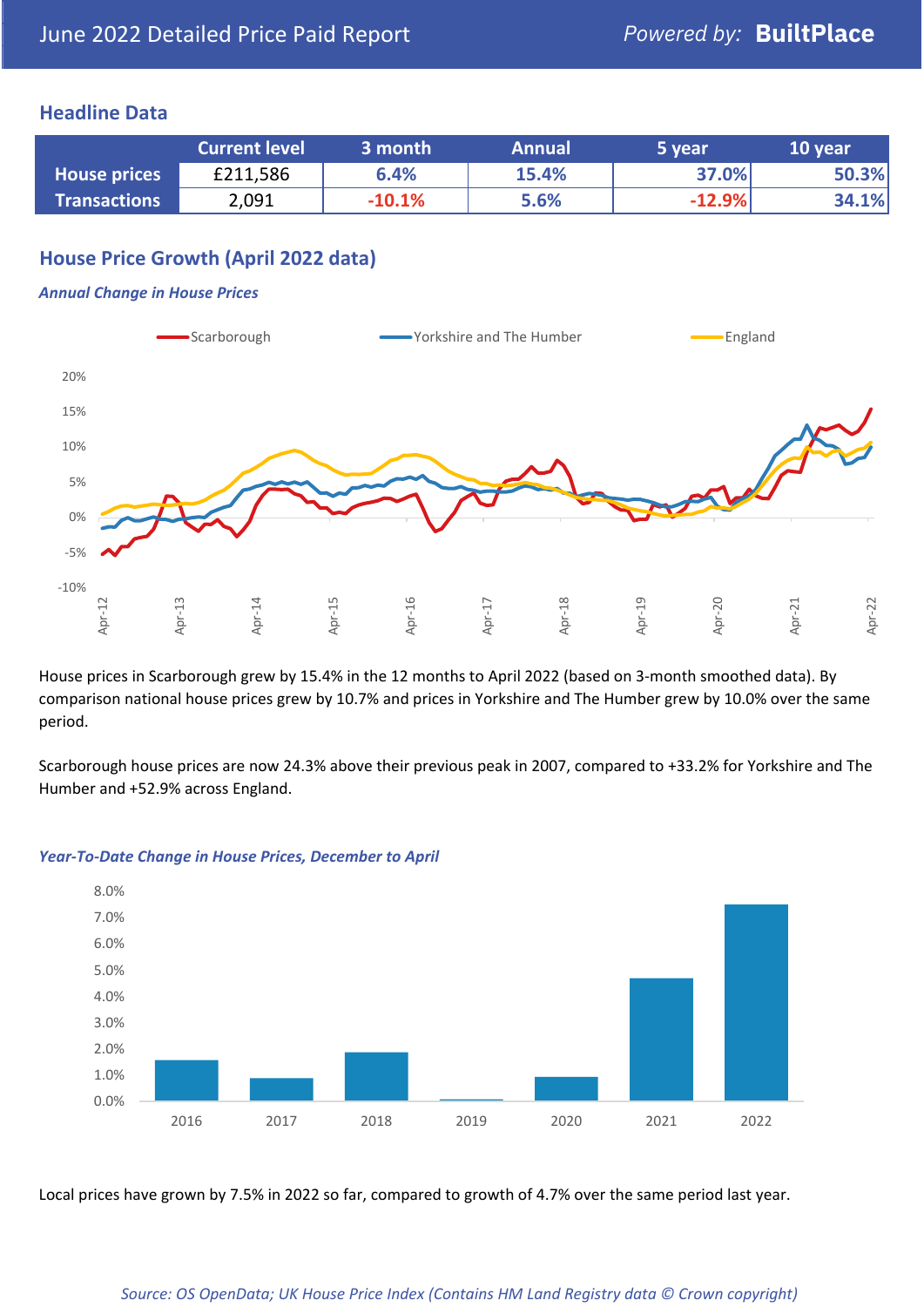## **House Price Map**

*12 months to April 2022*



*Each point is one postcode, coloured by the average value relative to all sales in this local authority (price bands are LA-specific quintiles).*

## **Map Key**

| Min      | <b>Max</b> |                            |
|----------|------------|----------------------------|
| Up to    | £120,000   | 1st quintile / lowest 20%  |
| £120,000 | £156,000   | 2nd quintile               |
| £156,000 | £200,000   | 3rd quintile               |
| £200,000 | £277,000   | 4th quintile               |
| £277,000 | and over   | 5th quintile / highest 20% |
|          |            |                            |

*Source: OS OpenData; UK House Price Index (Contains HM Land Registry data © Crown copyright)*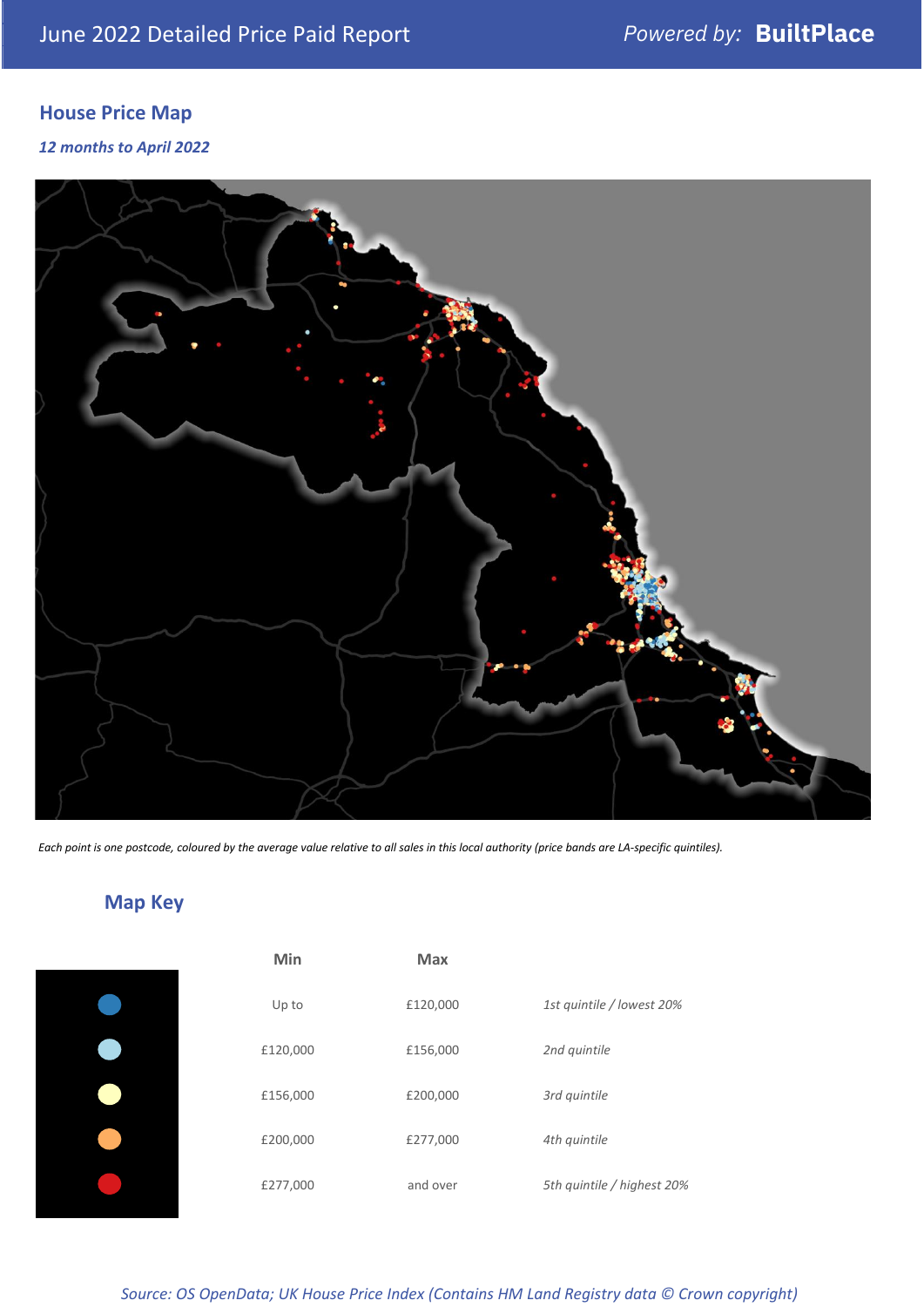## **Average House Price by Property Type**

## *12 months to April 2022*



|                 | <b>New</b> | <b>Second hand</b> |  |
|-----------------|------------|--------------------|--|
| <b>Flat</b>     | £475,000   | £136,322           |  |
| <b>Terraced</b> | £157,625   | £176,703           |  |
| Semi-detached   | £217,542   | £212,665           |  |
| <b>Detached</b> | £267,877   | £335,199           |  |

### **House Price Distribution by Year**

*All properties, by price band and calendar year (2020 = year to date)*

|                    | 1997 | 2002 | 2007 | 2012 | 2017 | 2019 | 2020 |
|--------------------|------|------|------|------|------|------|------|
| <b>Under £100k</b> | 93%  | 73%  | 13%  | 21%  | 17%  | 11%  | 10%  |
| £100-200k          | 7%   | 23%  | 65%  | 59%  | 57%  | 50%  | 44%  |
| E200-300k          | 0%   | 3%   | 16%  | 15%  | 19%  | 25%  | 27%  |
| £300-400k          | 0%   | 1%   | 4%   | 3%   | 5%   | 9%   | 10%  |
| £400-500k          | 0%   | 0%   | 1%   | 1%   | 1%   | 3%   | 7%   |
| <b>£500k-1m</b>    | 0%   | 0%   | 1%   | 0%   | 1%   | 2%   | 3%   |
| £1-2m              | 0%   | 0%   | 0%   | 0%   | 0%   | 0%   | 0%   |
| <b>Over £2m</b>    | 0%   | 0%   | 0%   | 0%   | 0%   | 0%   | 0%   |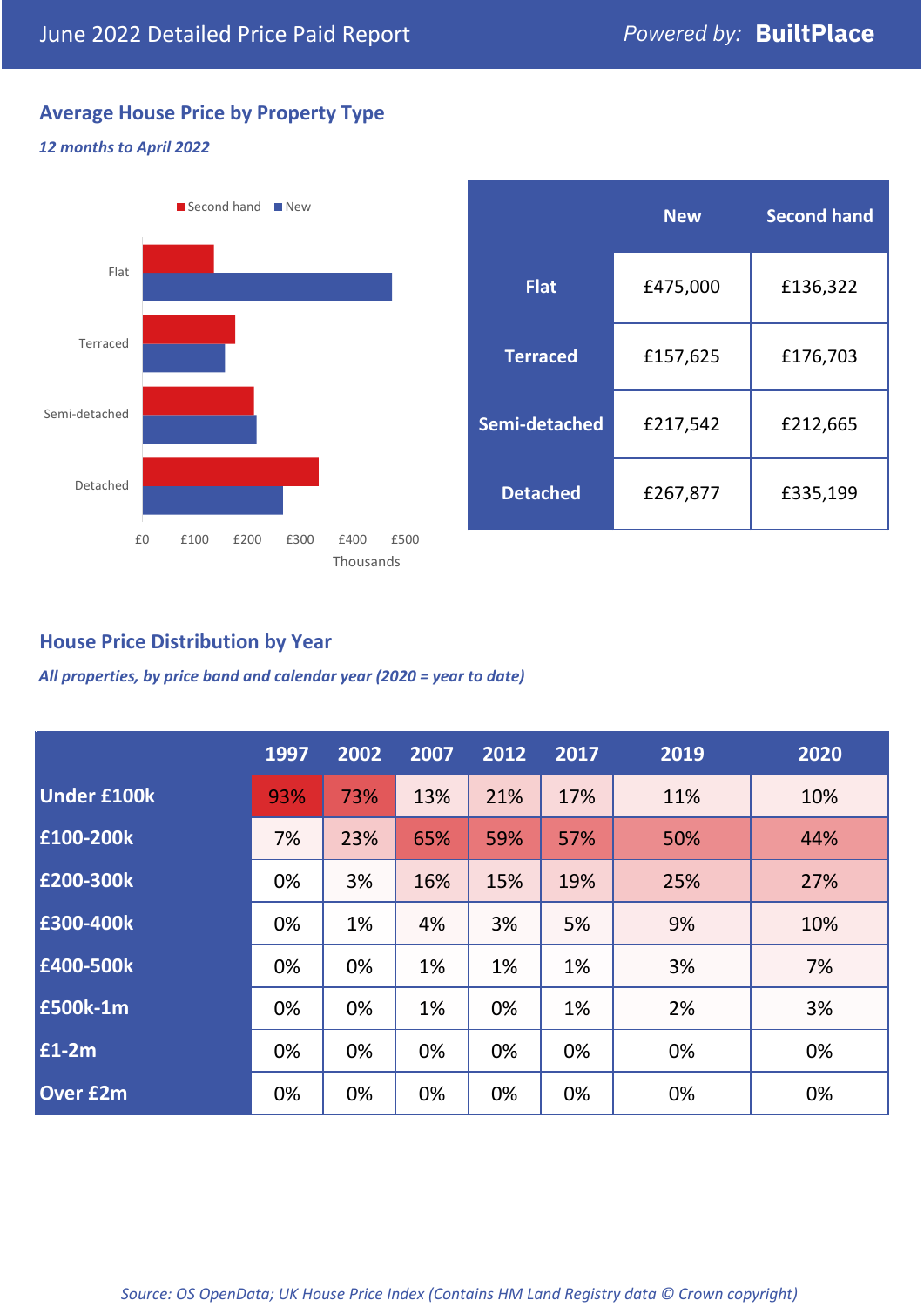## **Transactions (February 2022 data)**

*Annual Transactions, Indexed (2001-05 average = 100)*



There were 2,091 transactions in Scarborough during the 12 months to February 2022. This is 71% of the average from 2001-05 and suggests activity is below pre-downturn levels.

Transactions in Scarborough have fallen by 2.9% since 2014, compared to changes of -0.1% for Yorkshire and The Humber and -7.7% for England.



#### *Cash and New Build Sales as % of Total, by Year*

*Note: The data on this page EXCLUDES transactions identified as transfers under a power of sale/repossessions, buy-to-lets (where they can be identified by a mortgage), and transfers to non-private individuals - i.e. it comprises only Land Registry 'A' data.*